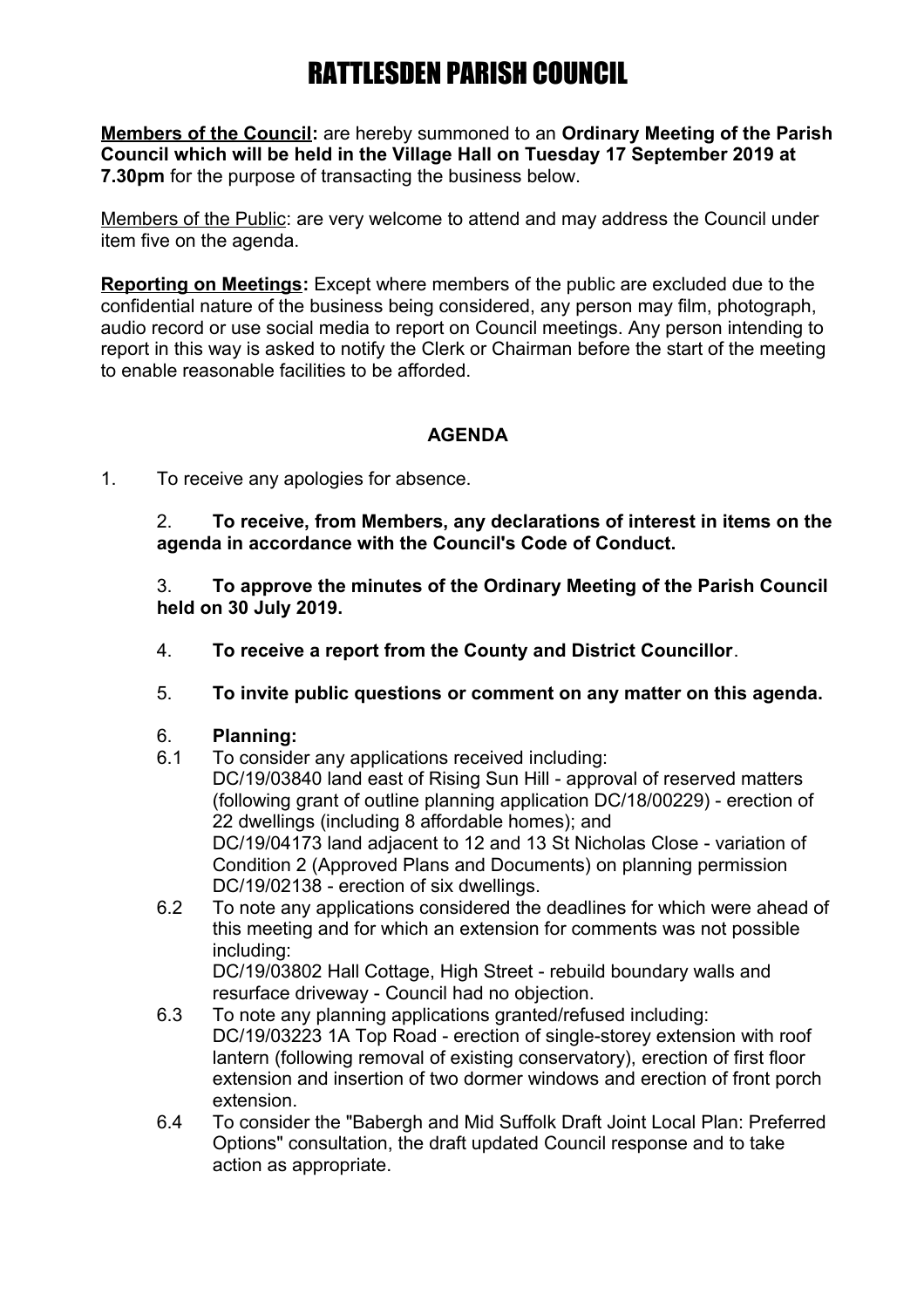## 7. **Finance:**

- 7.1 To receive the Clerk's financial report.
- 7.2 To authorise payments as presented and to note income received.
- 7.3 To consider a request for further funding towards planting at Cemetery Green.

### 8. **Working Group Reports:**

- 8.1 Housing Development
- 8.2 Finance and Development

### 9. **Council Governance:**

- 9.1 To consider any new legislation, codes or regulatory issues and to take action as appropriate.
- 9.2 To determine if any Council decisions or actions impact upon its risk register, policies and/or internal controls.

### 10. **Correspondence:**

To consider the list of correspondence received and to take action as appropriate.

### 11. **Matters to be brought to the attention of the Council either for information or for inclusion on the agenda of a future Ordinary Meeting.**

### 12. **Next Meeting:**

To note that the next Ordinary Meeting of the Parish Council is scheduled for Tuesday 29 October in the Village Hall beginning at 7.30pm.

Macel

Parish Clerk: Doug Reed, Proper Officer of the Council Address: Second Thoughts, Church Road, Elmswell IP30 9DY<br>Tel: 07843850018

07843850018 E-mail: [rattlesdenpc@live.co.uk](mailto:rattlesdenpc@live.co.uk)

Published: 10 September 2019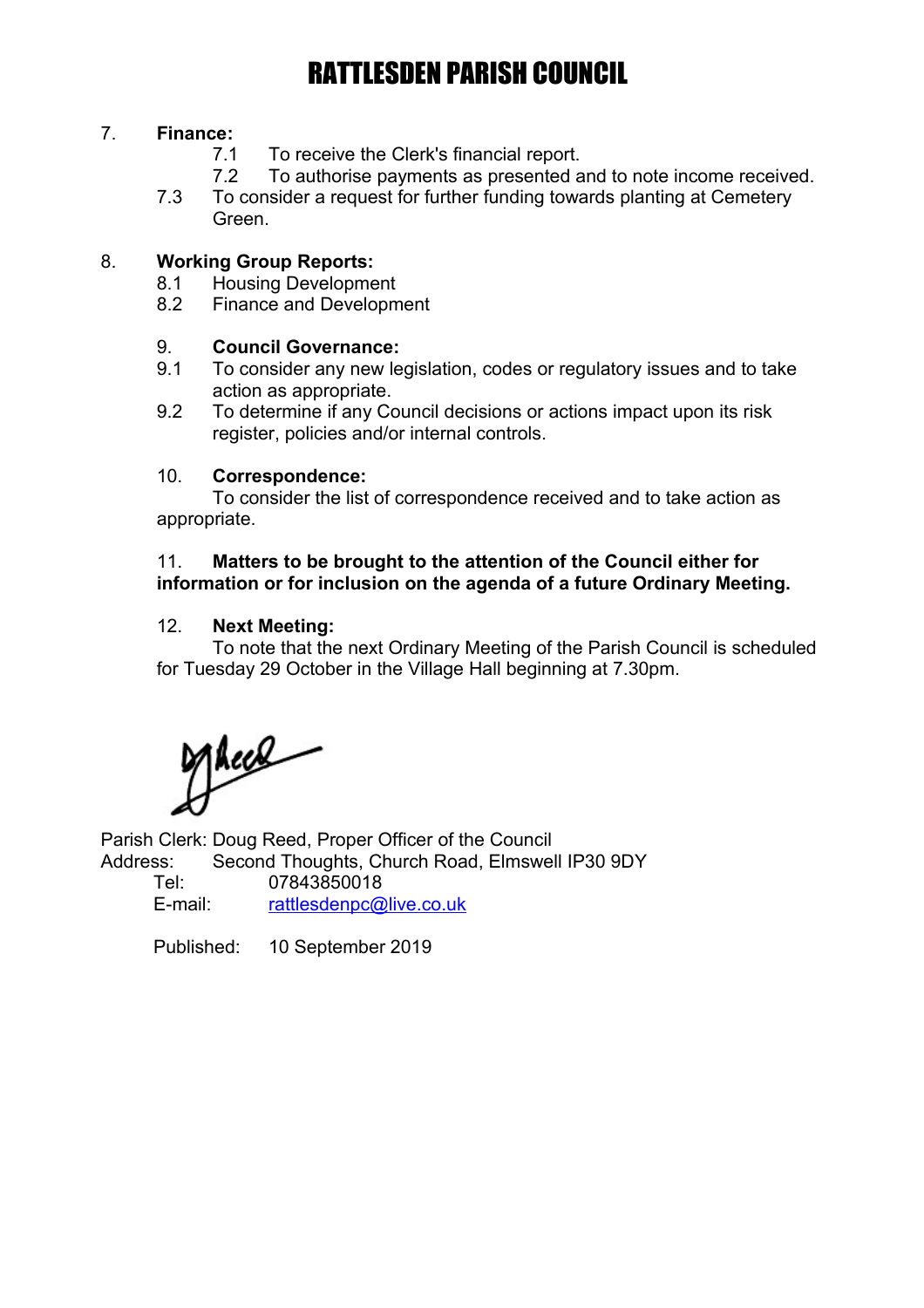## **Report to the Ordinary Meeting of 17 September 2019**

## **Agenda Item 6.4: Babergh and Mid Suffolk Joint Local Plan**

Further to the invitation to comment as part of the consultation process on the draft Plan Cllr Brooke, who drafted the first Council response in 2017, has kindly reviewed the latest publication and offered the following for consideration as the updated response from the Parish Council:

## **BABERGH & MID SUFFOLK JOINT LOCAL PLAN**

## **Babergh and Mid-Suffolk Joint Local Plan: Final Consultation Document Rattlesden Parish Council Response (September 2019)**

Rattlesden Parish Council welcomes the opportunity to make a final response to the consultation document.

### **Settlement Hierarchy**

Rattlesden Parish Council broadly agrees with the principle of ranking settlements and would accept being designated a Hinterland village. It has only limited key services - one convenience store/post office, primary school and a bus stop. It has a village hall, two public houses and a recreation ground. Broadband speeds are very variable.

## **Housing**

Rattlesden Parish Council accepts that the focus of development should be Market Towns, Urban Areas and Core Villages.

In terms of housing delivery, Rattlesden Parish Council recognises that some new housing will be needed in Hinterland villages but future development should be limited. Any such developments should not cause undue harm to the character and appearance of the existing properties, minimise the impact on the rural heritage of Suffolk villages and should not consolidate settlements or result in ribbon development.

There have been a number of developments in Rattlesden over the last few years, and further ones risk placing undue strain on the village infrastructure, in particular through increased road traffic and the very real risk of serious flooding. The Joint Local Plan recognises, in particular, that any such developments need to be high quality and designed sympathetically to the rural surroundings; protect hedgerows and tree-lines; and, most importantly for a village such as Rattlesden, that the cumulative impact of the proposals will be a major consideration in terms of whether or not the development will be permitted. Regrettably this has not been the case in the past, where a series of developments have had a disproportionate effect on the village, particularly in terms of pressures on infrastructure. The Council is also concerned that developments to date have done little to provide for social/affordable housing and if there are any future proposals this factor must be addressed, in terms of both location and need.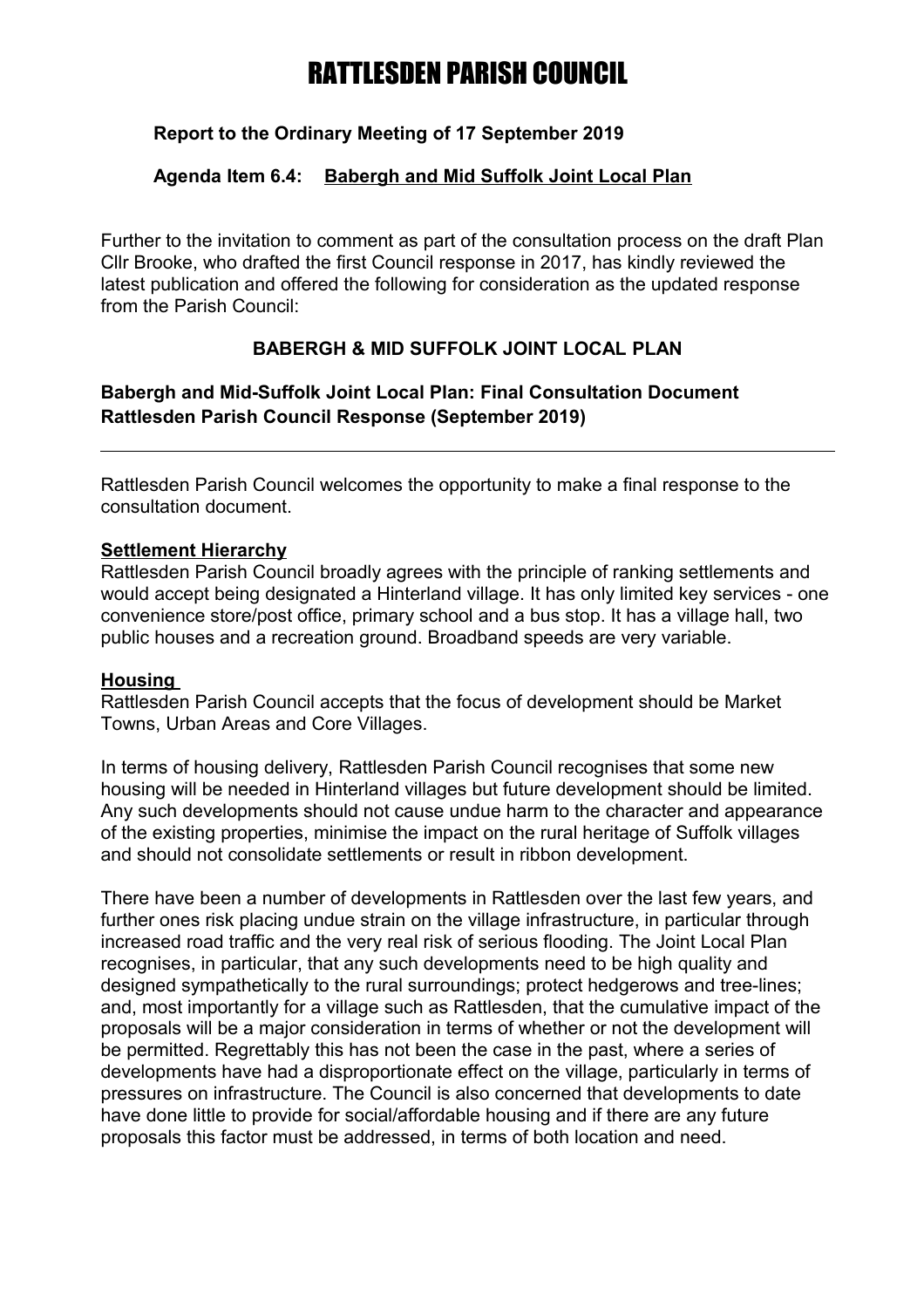An important factor is that the roads infrastructure serving Rattlesden is very constricting and lorry movements in particular are resulting in structural damage to local infrastructure and buildings.

The increased levels of traffic seen in Rattlesden is a major concern for residents. The level of proposed development for neighbouring Woolpit, designated a Core village and a strategic development area, is also a matter for concern in terms of possible impact on neighbouring villages such as Rattlesden. The proposed level of housing development in Woolpit will place great strain on, amongst other things, the Woolpit Health Centre which serves many Rattlesden residents, and is already under great strain. It will therefore be essential that the Health Centre and associated parking is expanded urgently to meet what will be a significant demand in the future. The Joint Local Plan makes important reference to this need.

The earlier consultation referred to accommodation for gypsies and travellers and noted, an over-supply at present, which must inform general discussion on what is often a controversial set of issues. That said, it is not believed that this question has any impact on or relevance to Rattlesden.

#### **Economic Needs**

We support the focus for economic development being at sites along the strategic transport corridors of the A12, A14 and the A140 and in the three Enterprise Zone designations.

It is also very telling that the earlier consultation document recognised that in 2015 there were 113.41 hectares of employment land available in Mid-Suffolk which is more than the forecast need. As such, the Council does not see the argument for identifying more land for commercial development. Whilst the Council recognises the need for flexibility, it believes that currently available land should have first call on usage before other land is considered, and should be protected accordingly, subject to context, environment and local impact. Any expansion or allocation of additional employment land should be on sites with good transport links and should have full Parish Council approval. This will be essential to minimise the impact of commercial traffic movements, especially lorries/HGVs, on the already inadequate road infrastructure in and around Rattlesden and, hence any sites for future economic development are best placed very close to main trunk roads. Rattlesden Parish Council would oppose any economic expansion where this would result directly in increased HGV activity in the village.

An important factor for supporting new business formation in villages such as Rattlesden, given its poor roads infrastructure and no development potential in terms of physical sites, is broadband speed. This is particularly variable in Rattlesden. Improvement in broadband speed is an important consideration in promoting business development, not least those businesses that operate from individuals' homes.

#### **Biodiversity**

As a rural community, Rattlesden Parish Council supports the protection of designations, habitats and species.

### **Climate Change**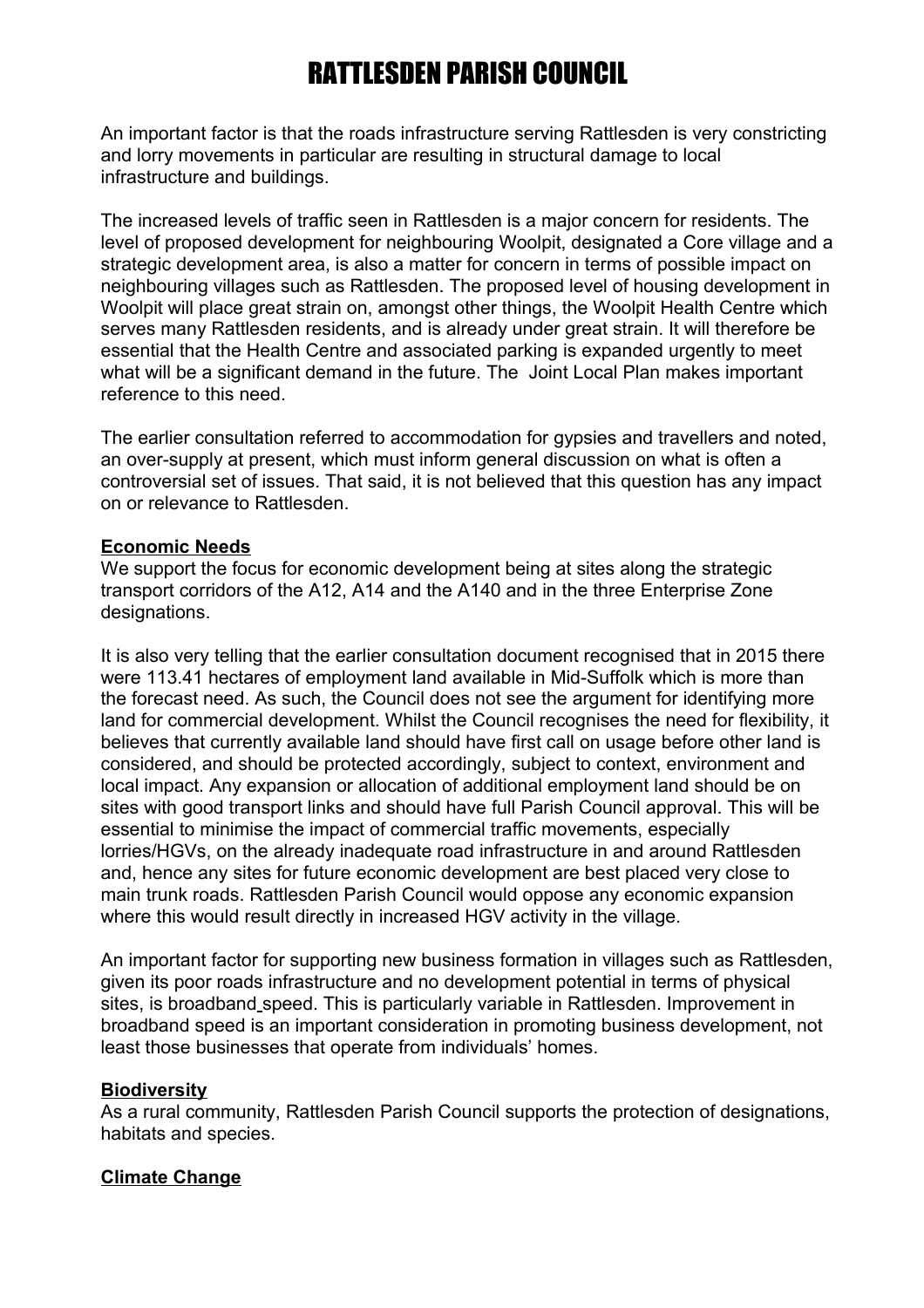On flood risk, the Council strongly supports the principle that inappropriate development in areas at risk of flooding should be avoided by directing development away from areas at highest risk; but where development is necessary making it safe without increasing flood risk elsewhere. Rattlesden and its environment are subject to periodic but often serious flooding, and there are significant drainage problems in a number of locations.

Development of appropriate renewable technologies must include the important proviso that consideration be given to the impact on the landscape in any given location. Therefore, the Council supports those options which best preserve the landscape.

It will be very important to include optimal water efficiency measures in any new build.

#### **Landscape, Heritage and Design**

The Parish Council believes that measures to protect open spaces, such as playing fields and village greens, in villages such as Rattlesden are essential. In terms of protection of non-designated assets, the Council believes that where there are local heritage features, it is vitally important to protect and enhance those. Rattlesden is fortunate in that it has a number of such assets.

It is crucial that design should be in-keeping with the local character. This is particularly important in terms of ensuring that any new buildings/housing reflect the Suffolk vernacular. Past developments in Rattlesden have unfortunately resulted in styles and materials out-of-keeping with this approach. The visual disamenities created have significantly detracted from rather than complemented or added to the prevailing character of the designated Conservation Area.

#### **Infrastructure**

The Parish Council supports the principles for 'Managing Infrastructure Provision' (set out on page 67 of the previous consultation document) and highlights some essential aspects below.

All new development should be supported by, and have good access to, all necessary infrastructure. Planning permission should only be granted if it can be demonstrated that there is or there will be sufficient infrastructure capacity to support and meet all the necessary requirements arising from the proposed development.

Development proposals must consider all of the infrastructure implications of a scheme including existing commitments to infrastructure provision and cumulative impacts if the proposal forms one of a number of growth projects in a locality; not just those on the site or its immediate vicinity.

Conditions or planning obligations will be needed to ensure that any new development meets these principles.

Any development in Rattlesden is severely limited by the infrastructure, particularly road access and periodic but significant flooding and drainage problems.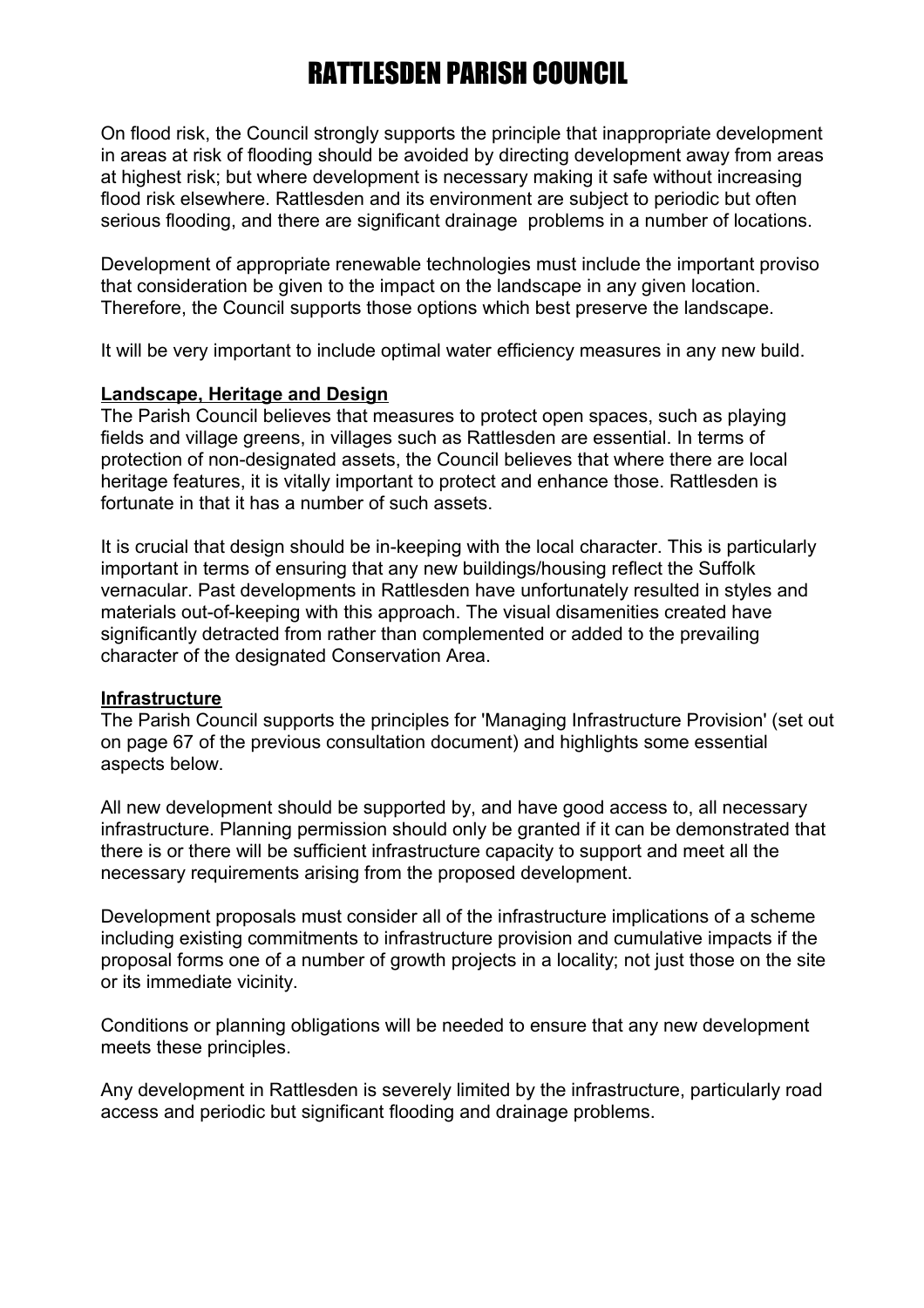Consequently, the Council sees no need to have a strategic infrastructure policy to manage infrastructure provision in the locality to supplement the National Planning Policy Framework (NPPF) addressing issues of cumulative growth and education provision.

A key issue is broadband coverage and speed which are very variable across Rattlesden.

On managing provision of education and healthcare the Council does not consider there is a need for a separate policy. The Parish Council supports the fact that Babergh and Mid Suffolk District Councils will respond positively to and support appropriate and welldesigned applications regarding the creation of new school and education facilities. It would like to emphasise the lack of capacity of the current primary school in the village for further growth and that any expansion in child education numbers is likely to lead to local children being sent out of the village with the attendant fracturing of the community.

#### **Healthy Communities**

The Parish Council fully supports the need to protect community, recreation and sports facilities, and open spaces.

#### **Functional Clusters**

Rattlesden has been included within the Stowmarket functional cluster. However, given that immediate neighbouring villages of Felsham, Drinkstone and Gedding are included within the Woolpit functional cluster, the Council believes very strongly that Rattlesden should also be included within the Woolpit cluster. *[If his been overtaken by events I think we should delete it given what is being proposed for Woolpit]*

### **Settlement Boundaries**

.

The Council considers these to be appropriate for Rattlesden.

### **Potential Land for Development**

The Council supports the approach in the consultation document which does not identify any potential sites for development in Rattlesden or its environs.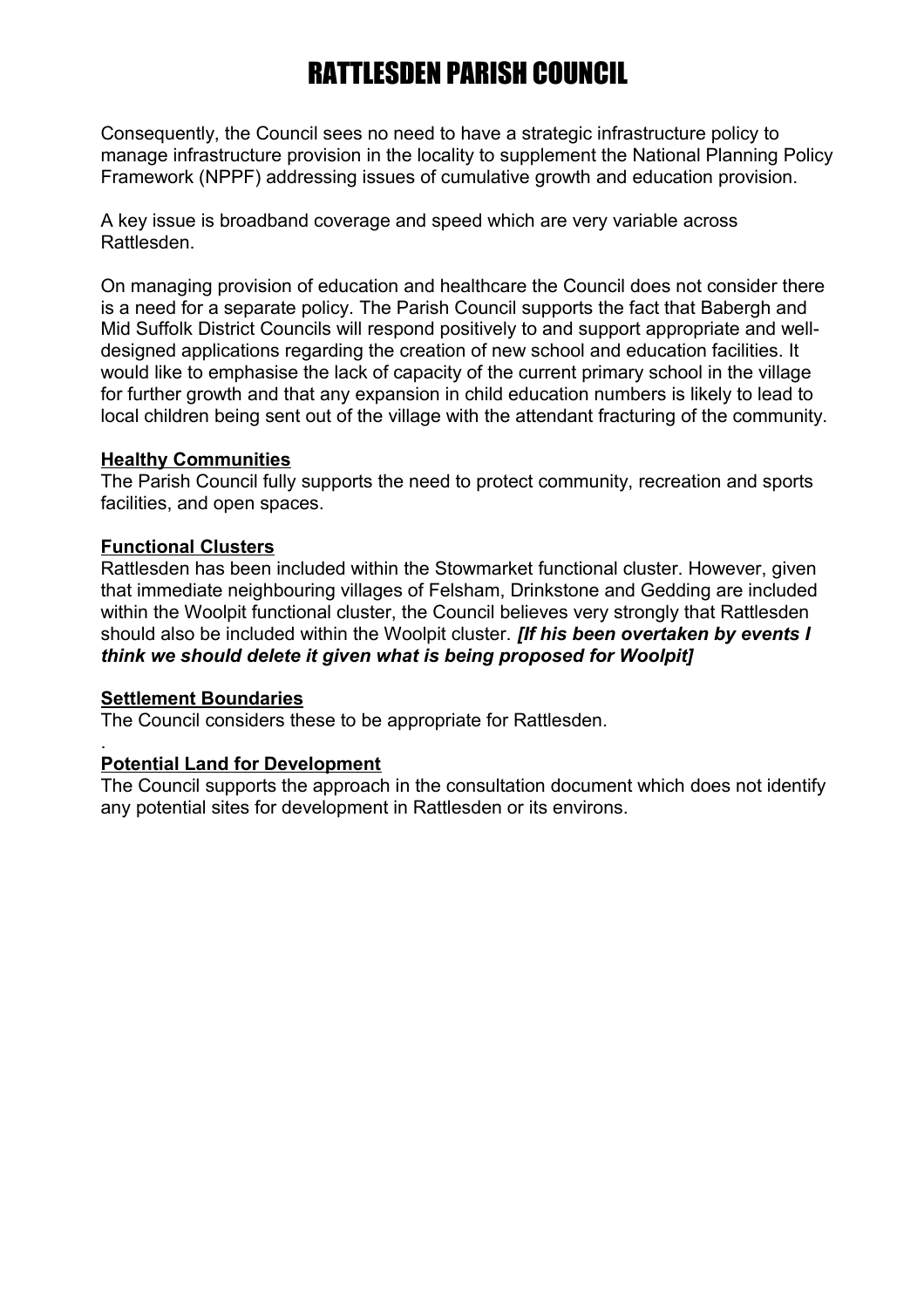## **Report to the Ordinary Meeting of 17 September 2019**

### **Agenda Item 7.2: Payments and Income**

#### **Councillors are recommended to authorise the following payments:**

| To:                                    | <b>Reason</b>                                                                                         | <b>Payment</b><br>(Es) | <b>VAT</b><br>(Es) | <b>Total</b><br>(Es) |
|----------------------------------------|-------------------------------------------------------------------------------------------------------|------------------------|--------------------|----------------------|
| Litter-Picker                          | Salary: September 2019<br>(19.33 hours @ £8.21)                                                       | 158.70                 | N/A                | 158.70               |
| Parish Clerk*                          | Salary: September 2019<br>(35 hours @ £13.15)<br>Gross: £460.25 - Net £368.25<br>[PAYE: £92.00]       | 368.25                 | N/A                | 368.45               |
| <b>HMRC</b>                            | PAYE (as above)                                                                                       | 92.00                  | N/A                | 92.00                |
| The Felsham<br>Gardeners               | Two grass-cuts at Rattlesden<br>cemetery $@$ £200.00                                                  | 400.00                 | 0.00               | 400.00               |
| The Felsham<br>Gardeners               | Cemetery hedge-cutting (first cut)                                                                    | 200.00                 | 0.00               | 200.00               |
| Mr Roger Heard                         | 447th Bomb Group Memorial:<br>grass-cutting (July and August)                                         | 124.00                 | 0.00               | 124.00               |
| Mr David Peachey                       | Materials for/installation of new<br>dog and litter bins; and fitting of<br>Cemetery sign and plaque. | 165.82                 | 0.00               | 165.82               |
| Rattlesden Village<br>Hall Committee** | Hire of the Village Hall (14.05.19,<br>28.05.19 and 25.06.19) @ £8.00                                 | 24.00                  | 0.00               | 64.00                |
|                                        | <b>TOTAL</b>                                                                                          | £1,532.77              | £0.00              | £1,572.97            |

#### Notes:

\*The extra £0.20 payable, as opposed to the amount otherwise due, is because of an error in August when £92.20 was estimated to be deducted for PAYE purposes but £92.00 proved to be the actual figure required by HMRC.

\*\*Cheque 001812 (14.05.19) for £40.00 refused by Lloyds Bank due to an apparent problem with the name of the Rattlesden Village Hall Management Committee. Accordingly, the cheque has been returned and the outstanding amount owed included with payment of the latest invoice.

### **Councillors are asked to note the following income received:**

| From:                               | <b>Reason</b>                         | Total (£s) |
|-------------------------------------|---------------------------------------|------------|
| <b>TSB</b>                          | Business account interest (August)    | 11.51      |
| <b>TSB</b>                          | Business account interest (September) | 11.52      |
| <b>Mid Suffolk District Council</b> | Recycling Grant (February-July)       | 241.74     |
| <b>Mid Suffolk District Council</b> | Precept (part 2)                      | 7,300.00   |
|                                     | <b>TOTAL</b>                          | £7,564.77  |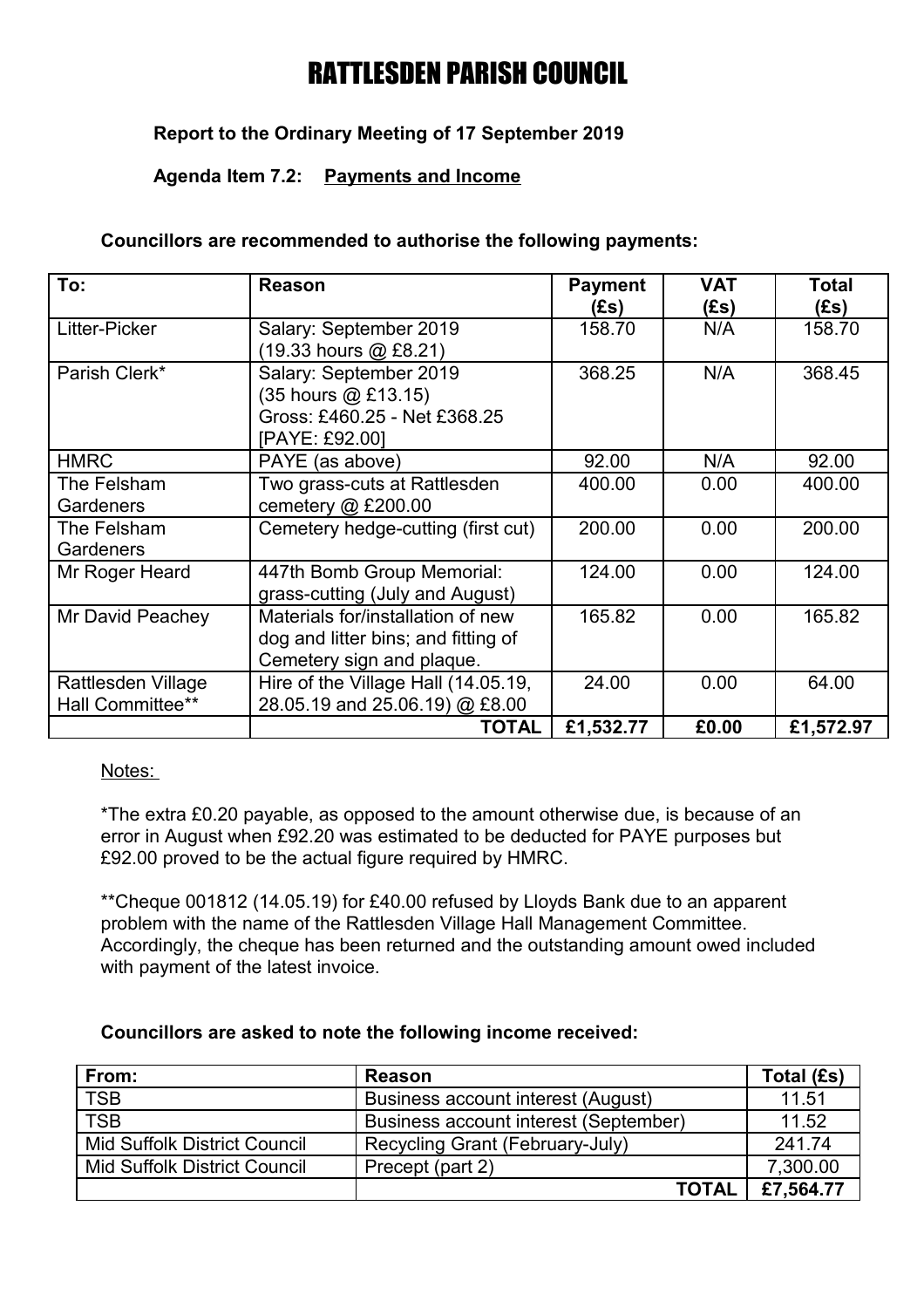## **Report to the Ordinary Meeting of 17 September 2019**

### **Agenda Item 9: Governance**

As part of the governance arrangements for the Council I have reviewed its two main working documents as follows:

### **Standing Orders**

I can confirm that these are fully up-to-date. No changes required.

### **Financial Regulations**

The National Association of Local Councils (NALC) has published updated model Financial Regulations. Given that the Council adopted these Regulations it is recommended that the relevant changes (below) are approved and duly applied to the Council Financial Regulations.

- *Restriction added to Regulation 11.1.a.ii clarifying disapplication of contract regulations to legal professionals limited to those acting in disputes only - not general legal work;*
- *Update to limits under Public Contract Regulations footnote to Regulation 11.1.b (the same figure being already included in Standing Orders); and*
- *Minor change to the heading of Regulation 12.*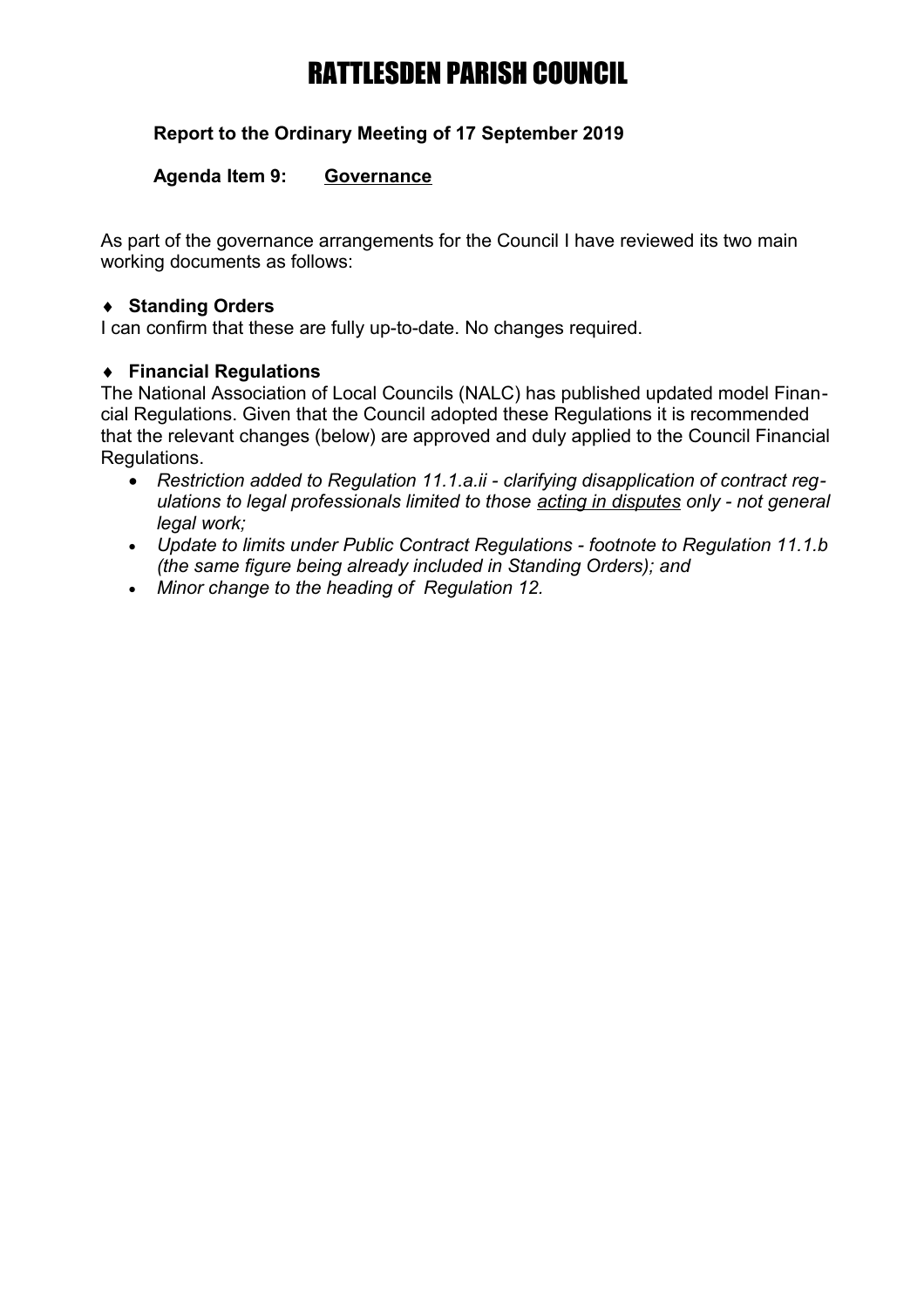## **Report to the Ordinary Meeting of 17 September 2019**

### **Agenda Item 10: Correspondence Received**

For more information on any item listed below (not otherwise circulated) or you require a copy of any correspondence then please do not hesitate to contact the Clerk.

| Item            | From                                   | <b>Subject</b>                                                                                                  | <b>Action</b>                                                    |  |
|-----------------|----------------------------------------|-----------------------------------------------------------------------------------------------------------------|------------------------------------------------------------------|--|
| $\mathbf{1}$    | Resident                               | <b>Bulbs on Cemetery Green.</b>                                                                                 | Forwarded to all<br>councillors.                                 |  |
| $\overline{2}$  | <b>Resident</b>                        | "Babergh and Mid Suffolk Draft Joint<br>Local Plan: Preferred Options"<br>consultation.                         | Reply sent.                                                      |  |
| 3               | <b>Drinkstone Parish</b><br>Council    | Drinkstone Neighbourhood Plan<br>pre-submission consultation.                                                   | Forwarded to all<br>councillors.                                 |  |
| $\overline{4}$  | Environment<br>Agency                  | Information about a river inspection and<br>survey by the Environment Agency.                                   | Forwarded to all<br>councillors; copied to<br>affected resident. |  |
| 5               | <b>Cllr Otton</b>                      | Suffolk bus subsidy cuts - petition.                                                                            | Forwarded to all<br>councillors.                                 |  |
| $6\phantom{1}6$ | Resident                               | Damage to the bush shelter on Rising<br>Sun Hill.                                                               | Forwarded to all<br>councillors.                                 |  |
| $\overline{7}$  | <b>Cllr Otton</b>                      | <b>Removal of County Council bus</b><br>subsidies.                                                              | Forwarded to all<br>councillors.                                 |  |
| 8               | <b>Mid Suffolk District</b><br>Council | Introduction of new Community<br>Infrastructure Levy (CIL) regulations.                                         | Noted and filed for<br>future reference.                         |  |
| 9               | <b>Mid Suffolk District</b><br>Council | Joint Local Plan consultation.                                                                                  | Forwarded to all<br>councillors.                                 |  |
| 10              | The Sign Maker                         | Various regarding the damaged<br>Cemetery plaque.                                                               | Cllr Jewers kept<br>informed.                                    |  |
| 11              | Resident                               | Complaint about material dropped by<br>recycling collection operatives.                                         | Noted. Actioned by<br>Cllr Otton.                                |  |
| 12              | <b>Cllr Otton</b>                      | Following-up Cllr Goodlad concerns<br>about surface issues in Lower Road.                                       | Noted and filed for<br>reference.                                |  |
| 13              | <b>Mid Suffolk District</b><br>Council | <b>Confirmation that the District Council</b><br>cannot finance the removal of County<br>Council bus subsidies. | Forwarded to all<br>councillors.                                 |  |
| 14              | Resident                               | Speeding and safety concerns relating<br>to Birds Green.                                                        | Forwarded to all<br>councillors.                                 |  |
| 15              | <b>Cllr Otton</b>                      | Response to concerns about potential<br>surface issues in Lower Road.                                           | Forwarded to all<br>councillors.                                 |  |
| 16              | <b>Mid Suffolk District</b><br>Council | <b>Housing Land Supply Position</b><br>Statement.                                                               | Forwarded to all<br>councillors.                                 |  |

**NB: Circulars are not normally listed unless they have any possible relevance to the Council; likewise, correspondence which has been received which relates to**